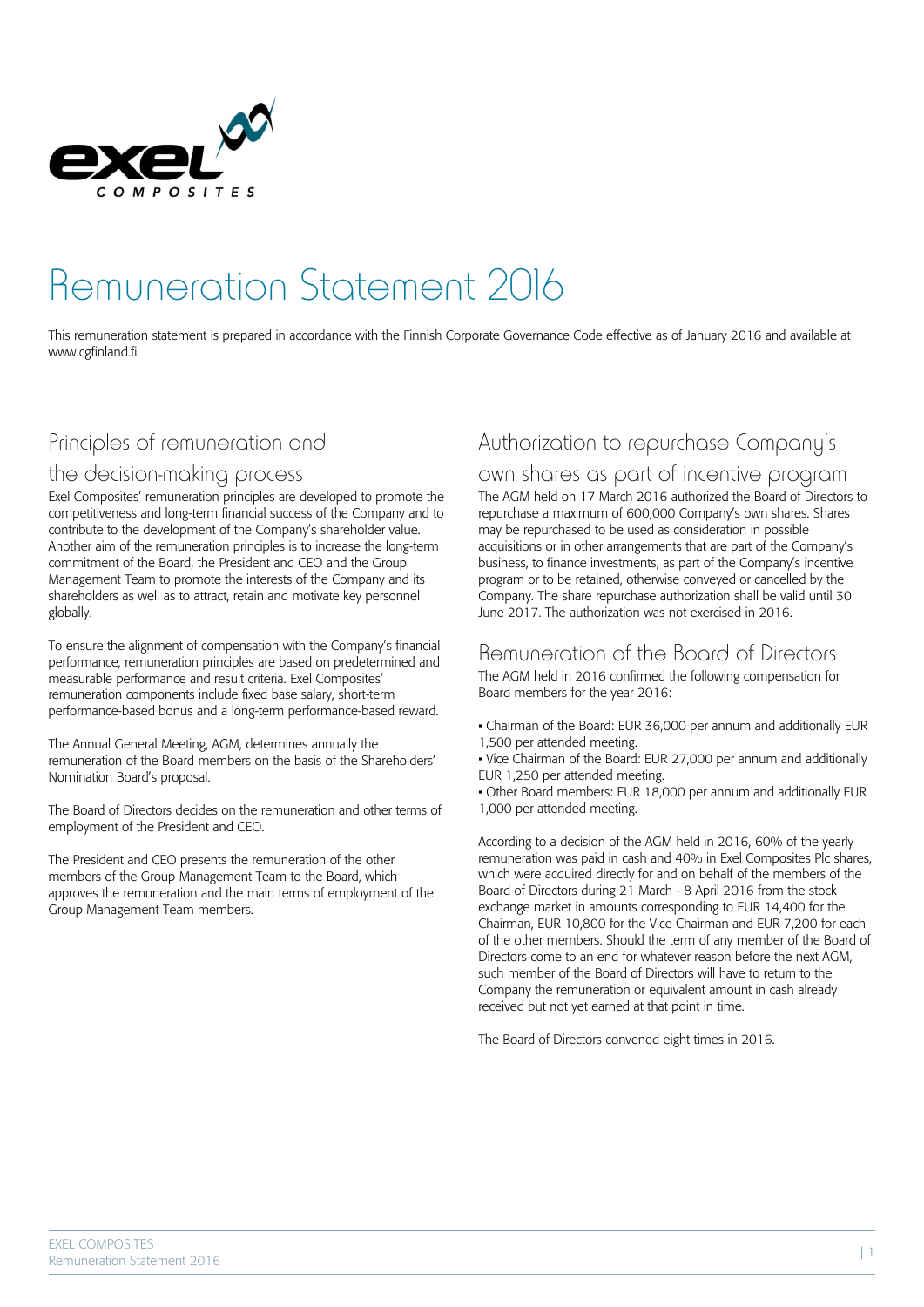#### Remuneration received by the Board of Directors in 2016 (EUR thousands)

| Name and position                                                                      | <b>Annual Fixed Fees</b><br>2016 | <b>Meeting Fees</b><br>2016 | <b>Total Fees</b><br>2016 | <b>Total Fees</b><br>2015 |
|----------------------------------------------------------------------------------------|----------------------------------|-----------------------------|---------------------------|---------------------------|
| Reima Kerttula<br>Chairman (as of 17 March 2016, member until 17 March<br>2016)        | 36                               | 13                          | 49                        | 27                        |
| Peter Hofvenstam<br>Chairman (until 17 March 2016)                                     | 0                                | 2                           | 2                         | 50                        |
| Matti Hyytiäinen<br>Vice Chairman (as of 17 March 2016, member until 17<br>March 2016) | 27                               | 10                          | 37                        | 26                        |
| Petri Helsky<br>Member (as of 17 March 2016)                                           | 18                               | 7                           | 25                        | $\mathcal{O}$             |
| Heikki Hiltunen<br>Member                                                              | 18                               | 7                           | 25                        | 26                        |
| Jouko Peussa<br>Member (as of 17 March 2016)                                           | 18                               | 7                           | 25                        | 0                         |
| Göran Jönsson<br>Member (until 26 March 2015)                                          | $\mathbf 0$                      | $\Omega$                    | $\overline{0}$            | $\mathbf{1}$              |
| Kerstin Lindell<br>Member (until 17 March 2016)                                        | 0                                |                             |                           | 26                        |
| <b>TOTAL</b>                                                                           | 117                              | 47                          | 164                       | 156                       |

In addition, travel expenses and other out-of-pocket expenses arising from the Board work were compensated in accordance with the Company's established practice and travel rules. Exel Composites has no such incentive program by which the Company rewards the Board members with shares or option rights. The Board members are neither entitled to a short-term performance-based bonus.

The members of the Shareholders' Nomination Board are not remunerated by Exel Composites for their membership in the Shareholders' Nomination Board. The members' expenses are reimbursable in accordance with the Company's established practice and travel rules.

## Remuneration and service contract of the President and CEO

The remuneration scheme of the President and CEO consists of a fixed monthly base salary, a performance-based bonus on an annual basis and a long-term incentive compensation.

The President and CEO's pension is determined in accordance with the statutory Finnish employee pension scheme (TyEL) that links the benefits directly to the President and CEO's earnings. The President and CEO's retirement age is 63 years. The President and CEO has no separate pension agreement.

According to the employment contract, the period of notice of the President and CEO is six months and the severance pay in the case of termination by the Company corresponds to 12 months' salary.

## Remuneration of the Group Management Team and performance-based bonus

Compensation for the members of the Group Management Team comprises a fixed monthly base salary and fringe benefits as well as a performance-based bonus on an annual basis and long-term incentive compensation.

The amount of the bonus and the performance criteria are annually determined by the Board of Directors of Exel Composites. The Board also evaluates whether the performance criteria have been met. In 2016, the key financial performance criteria of the performance-based bonus based on 2016 results were turnover growth and EBIT. In 2016, the maximum annual bonus for the President and CEO was a maximum of 50% of his annual base salary. For the other members of the Group Management Team the maximum annual bonus was 40% of their respective annual salary.

There are no additional pension schemes for the Group Management Team members.

#### Long-term incentive compensation

The Group has long-term incentive programs for the President and CEO and the Group Management Team and selected key employees of the Company. The aim of the programs is to combine the objectives of the shareholders and the executives in order to increase the value of the Company, to commit the executives to the Company and to offer the executives a competitive reward program. The Board of Directors makes the decision on the program annually.